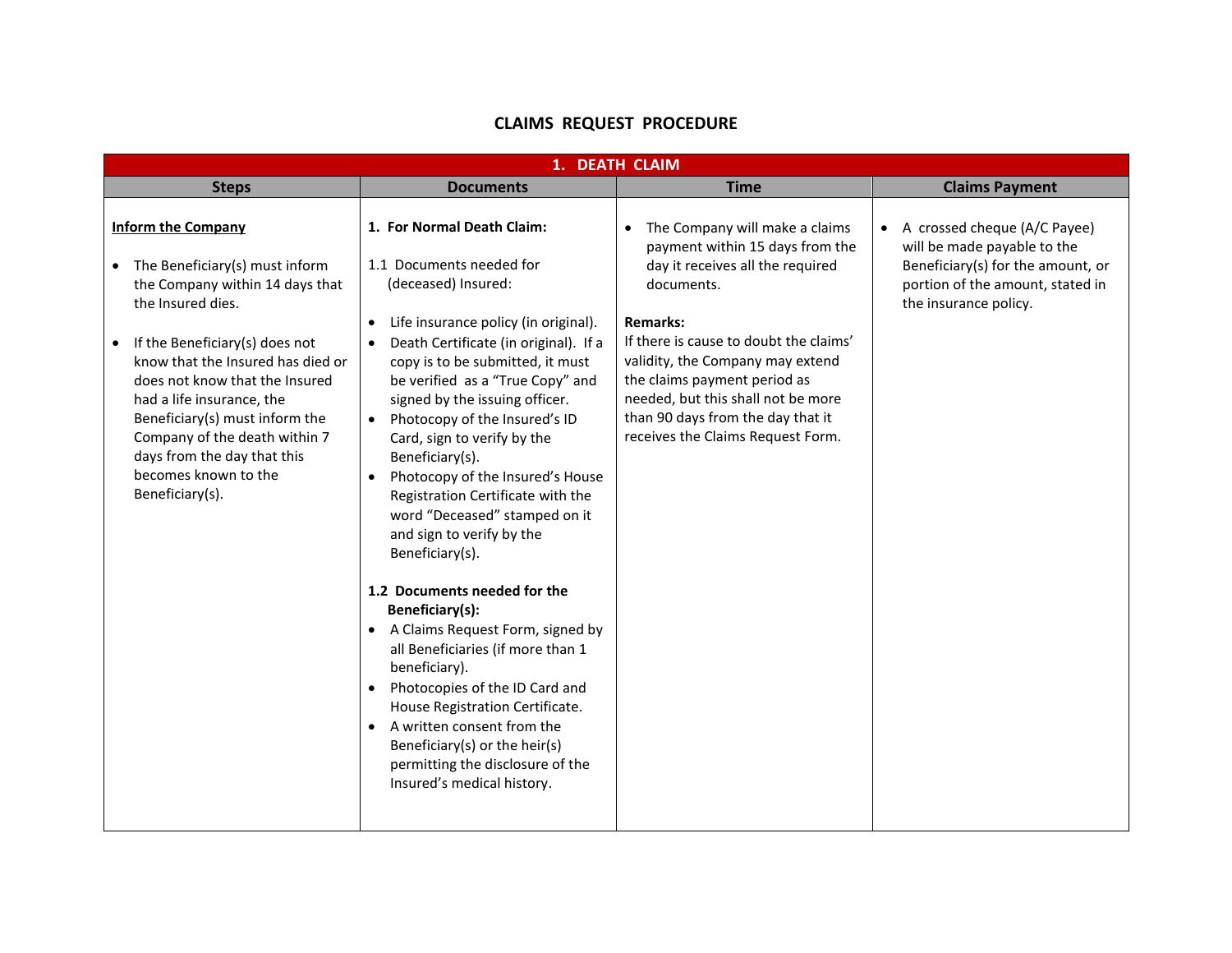| 1. DEATH CLAIM |                                                                                                                                                                                                                   |             |                       |  |  |  |
|----------------|-------------------------------------------------------------------------------------------------------------------------------------------------------------------------------------------------------------------|-------------|-----------------------|--|--|--|
| <b>Steps</b>   | <b>Documents</b>                                                                                                                                                                                                  | <b>Time</b> | <b>Claims Payment</b> |  |  |  |
|                | 1. For Accidental Death Claim, the<br>additional documents required<br>are:<br>A copy of the Police Report,<br>$\bullet$<br>verified as "True Copy" by the<br>issuing officer.<br>A copy of the Coroner's Report. |             |                       |  |  |  |